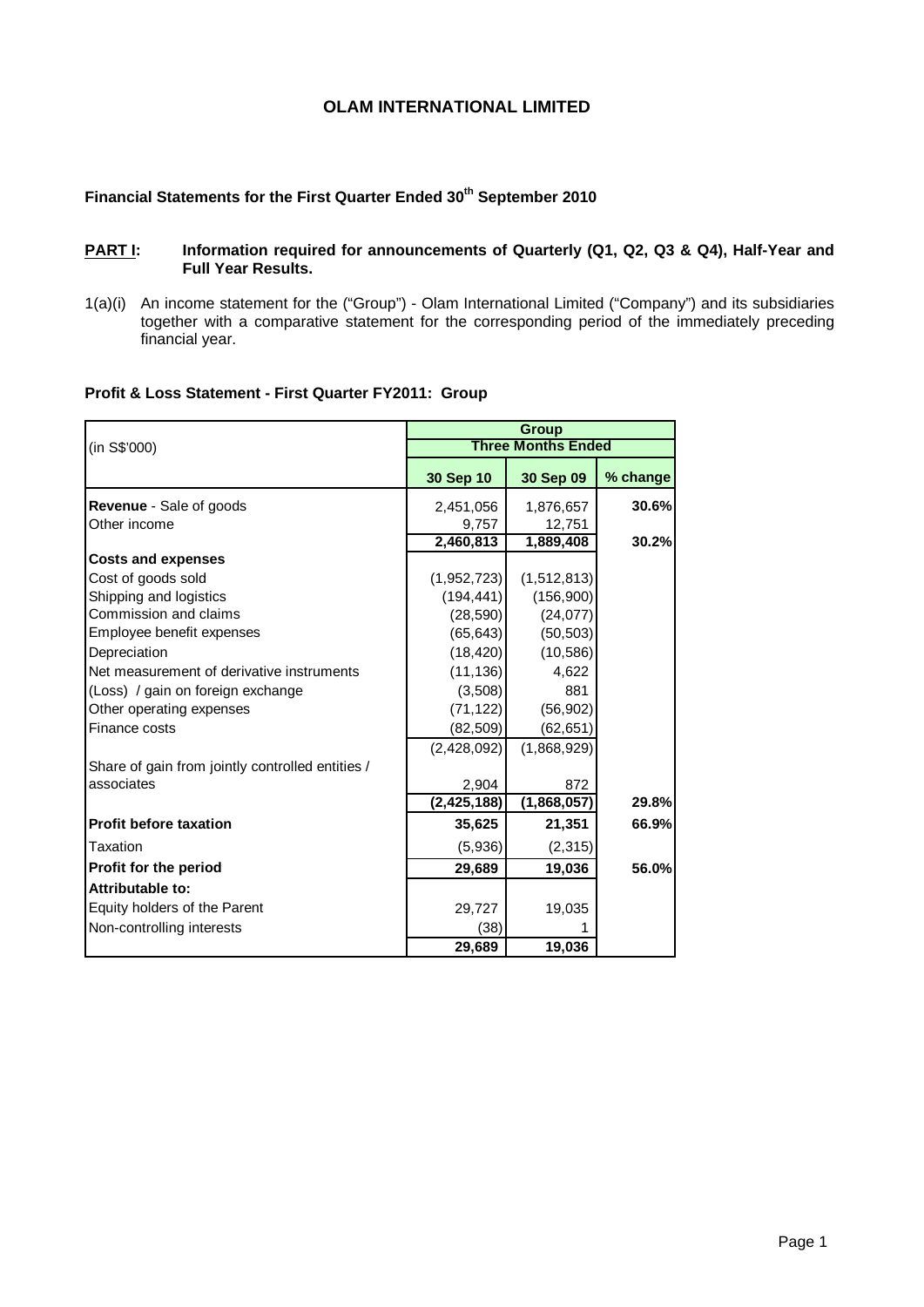1(a)(ii) A statement of comprehensive income for the ("Group") - Olam International Limited ("Company") and its subsidiaries together with a comparative statement for the corresponding period of the immediately preceding financial year.

|                                                                                                                              | <b>Group</b>              |                       |  |  |
|------------------------------------------------------------------------------------------------------------------------------|---------------------------|-----------------------|--|--|
| (in S\$'000)                                                                                                                 | <b>Three Months Ended</b> |                       |  |  |
|                                                                                                                              | 30 Sep 10                 | 30 Sep 09             |  |  |
| Profit for the period                                                                                                        | 29,689                    | 19,036                |  |  |
| <b>Other Comprehensive Income:</b><br>Net (loss) / gain on fair value changes<br>during the period                           | (151, 925)                | (57, 965)             |  |  |
| Recognised in the profit and loss account<br>on occurrence of hedged transactions<br>Foreign currency translation adjustment | 225,799<br>(51, 979)      | (22, 547)<br>(35,035) |  |  |
| Other comprehensive income / (loss)                                                                                          | 21,895                    | (115, 547)            |  |  |
| Total Comprehensive Income / (Loss)                                                                                          | 51,584                    | (96, 511)             |  |  |
| Attributable to:                                                                                                             |                           |                       |  |  |
| Equity holders of the Parent                                                                                                 | 51,622                    | (96, 512)             |  |  |
| Non-controlling interests                                                                                                    | (38)                      |                       |  |  |
|                                                                                                                              | 51,584                    | (96, 511)             |  |  |

# **Statement of Comprehensive Income – First Quarter FY2011: Group**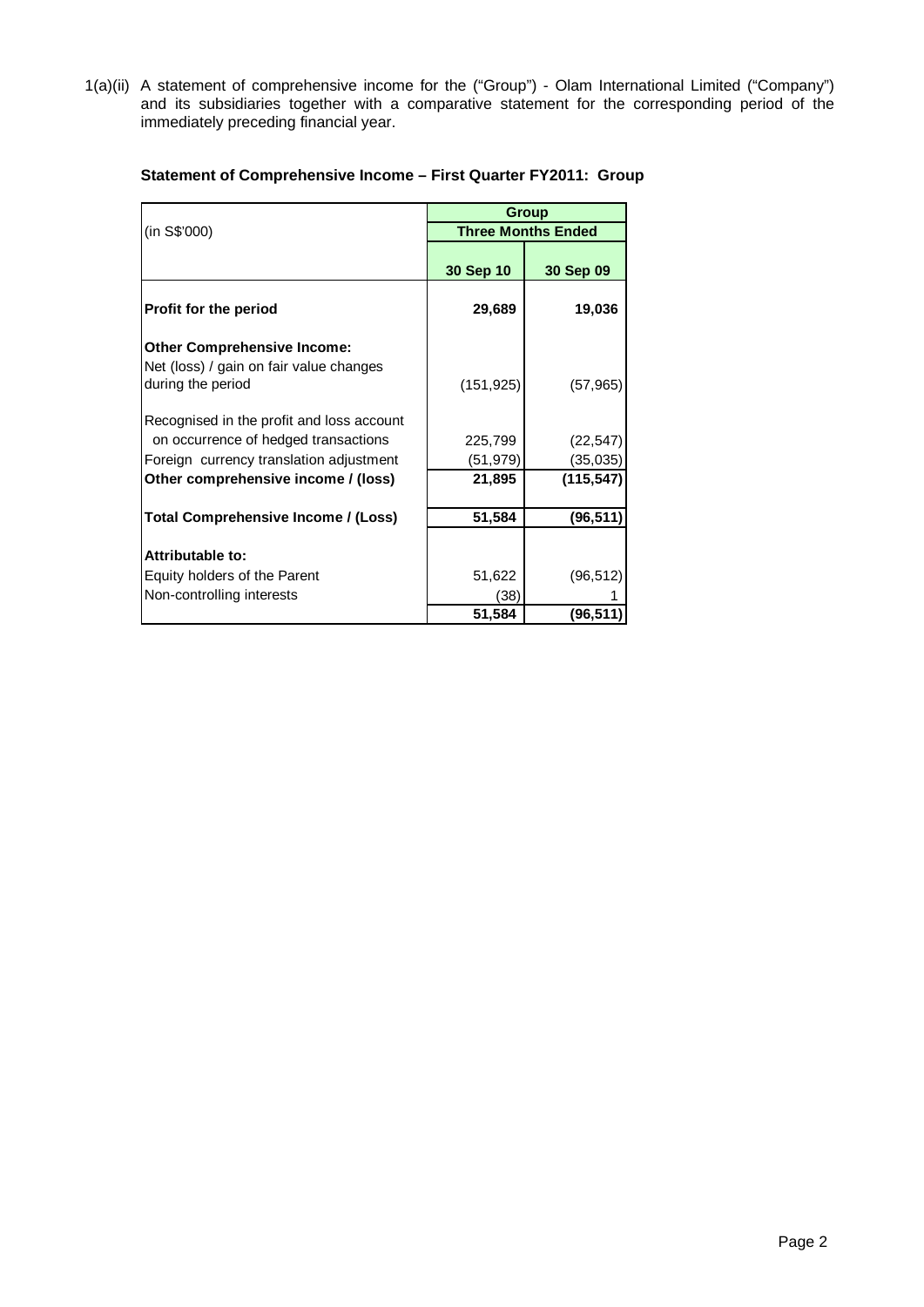1(b)(i) A Balance Sheet (for the Issuer and Group), together with a comparative statement as at the end of the immediately preceding financial year.

## **Balance Sheets : Group & Company**

| (in S\$'000)                                                  | <b>Group</b>              |                           | <b>Company</b>              |                          |  |  |
|---------------------------------------------------------------|---------------------------|---------------------------|-----------------------------|--------------------------|--|--|
|                                                               | 30 Sep 10                 | 30 Jun 10                 | 30 Sep 10                   | 30 Jun 10                |  |  |
| <b>Non-current assets</b>                                     |                           |                           |                             |                          |  |  |
| Property, plant and equipment                                 | 1,184,555                 | 1,054,166                 | 4,140                       | 4,673                    |  |  |
| Intangible assets                                             | 356,709                   | 341,586                   | 22,637                      | 19,456                   |  |  |
| <b>Biological Assets</b>                                      | 193,841                   | 181,883                   |                             |                          |  |  |
| Investment in subsidiary companies                            |                           |                           | 765,904                     | 789,954                  |  |  |
| Deferred tax assets                                           | 85,174                    | 63,978                    | 20,141                      | 9,697                    |  |  |
| Interest in jointly controlled entities                       | 188,210                   | 195,958                   | 160,460                     | 170,980                  |  |  |
| Investment in associates                                      | 250,115                   | 271,279                   | 251,613                     | 271,422                  |  |  |
| Long term investments                                         | 119,398                   | 18,752                    | 119,398                     | 18,752                   |  |  |
| Other non current assets                                      | 1,324                     | 4,161                     |                             |                          |  |  |
|                                                               | 2,379,326                 | 2,131,763                 | 1,344,293                   | 1,284,934                |  |  |
| <b>Current assets</b>                                         |                           |                           |                             |                          |  |  |
| Amounts due from subsidiary companies                         |                           |                           | 1,182,499                   | 1,340,165                |  |  |
| Trade receivables                                             | 980,507                   | 976,781                   | 353,221                     | 275,388                  |  |  |
| Margin accounts with brokers                                  | 139,322                   | 152,815                   | 65,205                      | 165,164                  |  |  |
| Inventories                                                   | 2,680,741                 | 2,584,046                 | 430,266                     | 461,731                  |  |  |
| Advance payments to suppliers                                 | 306,156                   | 237,784                   | 148,406                     | 85,824                   |  |  |
| Advance payments to subsidiary companies                      |                           |                           | 1,299,890                   | 1,415,482                |  |  |
| Other current assets                                          | 428,642                   | 392,656                   | 155,029                     | 85,200                   |  |  |
| <b>Fixed deposits</b>                                         | 57,857                    | 259,117                   | 48,170                      | 247,425                  |  |  |
| Cash and bank balances                                        | 527,001                   | 412,426                   | 115,682                     | 141,232                  |  |  |
| Fair value of derivative financial instruments                | 787,590                   | 657,270                   | 679,517                     | 595,022                  |  |  |
|                                                               | 5,907,816                 | 5,672,895                 | 4,477,885                   | 4,812,633                |  |  |
| <b>Current liabilities</b>                                    |                           |                           |                             |                          |  |  |
| Trade payables and accruals                                   | (662,063)                 | (648, 391)                | (178, 386)                  | (330, 343)               |  |  |
| Other current liabilities                                     | (32, 793)                 | (98, 651)                 | (8,907)                     | (56, 982)                |  |  |
| Amounts due to bankers                                        | (2,683,647)               | (2, 295, 568)             | (1,429,574)                 | (1,560,631)              |  |  |
| Provision for taxation                                        | (34, 586)                 | (34, 920)                 | (14, 562)                   | (16, 319)                |  |  |
| Fair value of derivative financial instruments                | (617, 716)<br>(4,030,805) | (608, 046)<br>(3,685,576) | (541, 603)<br>(2, 173, 032) | (562,004)<br>(2,526,279) |  |  |
|                                                               |                           |                           |                             |                          |  |  |
| <b>Net current assets</b>                                     | 1,877,011                 | 1,987,319                 | 2,304,853                   | 2,286,354                |  |  |
|                                                               |                           |                           |                             |                          |  |  |
| <b>Non-current liabilities</b>                                |                           |                           |                             |                          |  |  |
| Deferred tax liabilities                                      | (135, 878)                | (140, 861)                |                             |                          |  |  |
| Term loans from banks                                         | (1,058,955)               | (1,228,312)               | (880,060)                   | (1,035,793)              |  |  |
| Medium term notes                                             | (249, 999)                | (249, 016)                | (249, 999)                  | (249, 016)               |  |  |
| Convertible Bonds                                             | (561, 943)                | (730, 108)                | (561, 943)                  | (730, 108)               |  |  |
| Other Bonds                                                   | (328, 750)                |                           | (328, 750)                  |                          |  |  |
|                                                               | (2,335,525)               | (2,348,297)               | (2,020,752)                 | (2,014,917)              |  |  |
|                                                               |                           |                           |                             |                          |  |  |
| <b>Net assets</b>                                             | 1,920,812                 | 1,770,785                 | 1,628,394                   | 1,556,371                |  |  |
| Equity attributable to equity holders of the<br><b>Parent</b> |                           |                           |                             |                          |  |  |
| Share capital                                                 | 1,307,281                 | 1,201,581                 | 1,307,281                   | 1,201,581                |  |  |
| Reserves                                                      | 614,639                   | 570,348                   | 321,113                     | 354,790                  |  |  |
|                                                               | 1,921,920                 | 1,771,929                 | 1,628,394                   | 1,556,371                |  |  |
| Non-controlling Interests                                     | (1, 108)                  | (1, 144)                  |                             |                          |  |  |
| <b>Total equity</b>                                           | 1,920,812                 | 1,770,785                 | 1,628,394                   | 1,556,371                |  |  |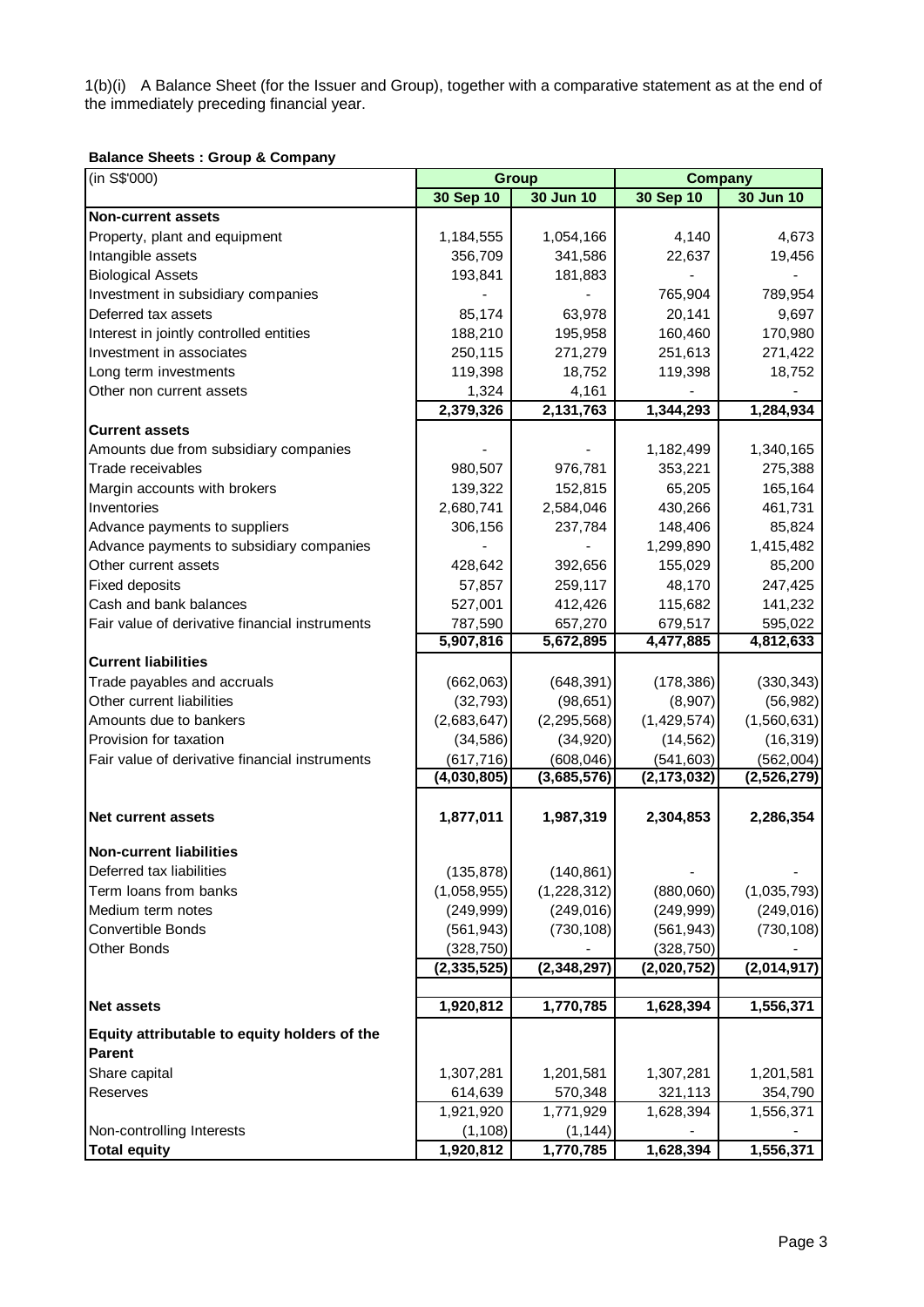1 (b)(ii) Aggregate amount of Group's borrowings and debt securities.

## **Amounts repayable in one year or less or on demand**

|                   |                | 30 Sep 10        | 30 Jun 10      |                  |  |
|-------------------|----------------|------------------|----------------|------------------|--|
|                   | <b>Secured</b> | <b>Unsecured</b> | <b>Secured</b> | <b>Unsecured</b> |  |
|                   | (in S\$'000)   | (in S\$'000)     | (in S\$'000)   | (in S\$'000)     |  |
| <b>Overdrafts</b> |                | 131,649          | ۰              | 167,611          |  |
| Loans             | 4,734          | 2,547,264        | 11,276         | 2,116,681        |  |
| Medium Term Notes |                | ۰                | ۰              |                  |  |
| <b>Total</b>      | 4,734          | 2,678,913        | 11,276         | 2,284,292        |  |

# **Amounts repayable after one year**

|                          |                | 30 Sep 10        | <b>30 Jun 10</b> |                  |  |
|--------------------------|----------------|------------------|------------------|------------------|--|
|                          | <b>Secured</b> | <b>Unsecured</b> | <b>Secured</b>   | <b>Unsecured</b> |  |
|                          | (in S\$'000)   | (in S\$'000)     | (in S\$'000)     | (in S\$'000)     |  |
| Medium / Long Term Loans |                | 1,058,955        | ۰                | 1,228,312        |  |
| Medium Term Notes        |                | 249,999          | ۰                | 249,016          |  |
| Convertible Bonds        |                | 561,943          | ۰                | 730,108          |  |
| <b>Other Bonds</b>       |                | 328,750          |                  |                  |  |
| <b>Total</b>             | $\blacksquare$ | 2,199,647        | $\blacksquare$   | 2,207,436        |  |

## Security provided on loans

A subsidiary, Universal Blanchers LLC in the United States, has an outstanding loan equivalent to S\$4.7 m (S\$11.3 m as at 30 June 2010) which is secured on the assets of the subsidiary.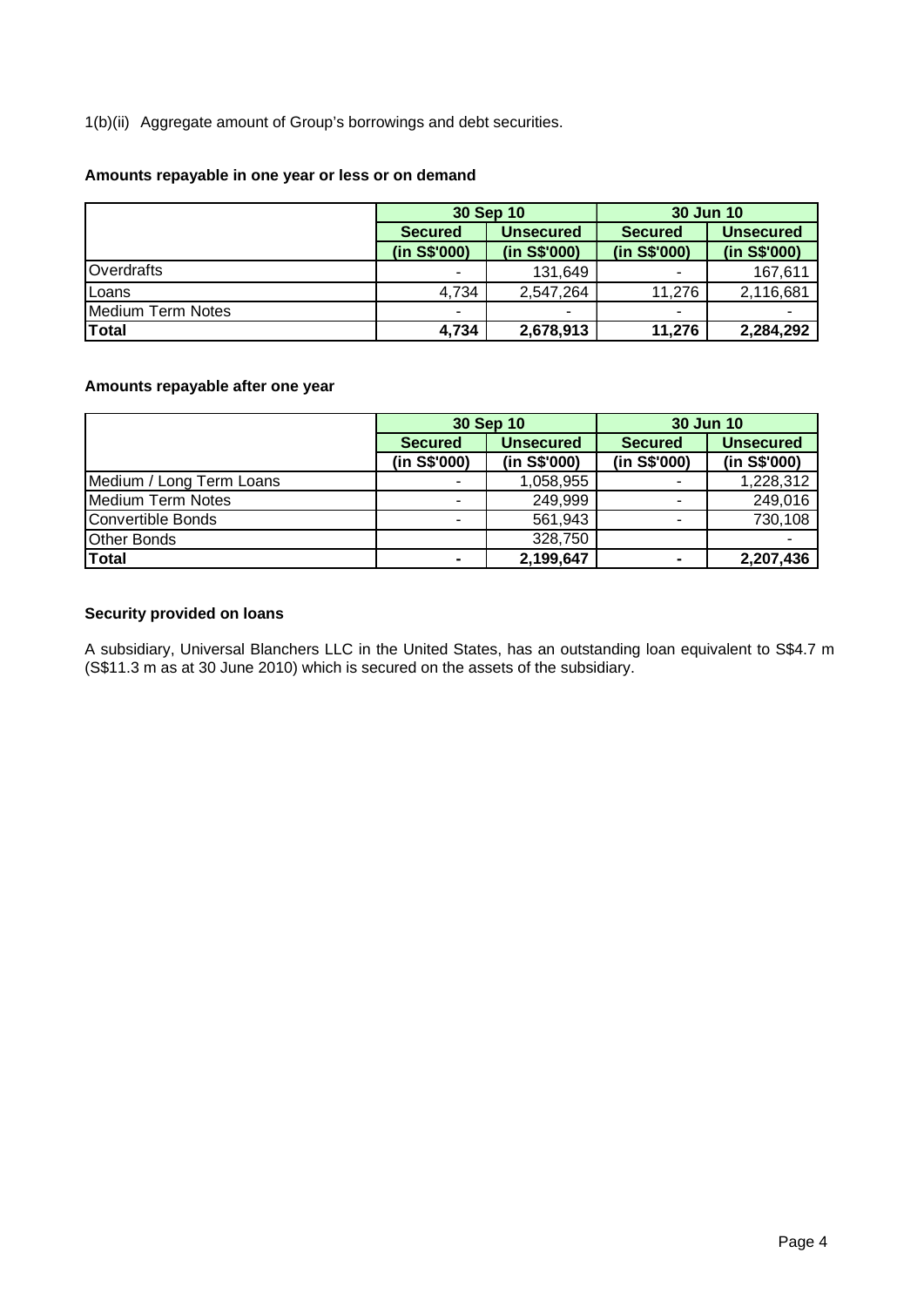1(c) A Cash Flow Statement (for the Group), together with a comparative statement for the corresponding period of the immediately preceding financial year.

|                                                                  | <b>Group</b>              |            |  |  |
|------------------------------------------------------------------|---------------------------|------------|--|--|
| (in S\$'000)                                                     | <b>Three Months Ended</b> |            |  |  |
|                                                                  | 30 Sep 10                 | 30 Sep 09  |  |  |
| Cash flow from operating activities                              |                           |            |  |  |
| <b>Profit before taxation</b>                                    | 35,625                    | 21,351     |  |  |
| Adjustments for:                                                 |                           |            |  |  |
| Share of results from jointly controlled entities / associates   | (2,904)                   | (872)      |  |  |
| Depreciation of property, plant and equipment                    | 18,420                    | 10,586     |  |  |
| Gain / (loss) on disposal of property, plant and equipment       | 194                       | (21)       |  |  |
| Net measurement of derivative instruments                        | 11,136                    | (4,622)    |  |  |
| Amortisation of intangible assets                                | 293                       | 699        |  |  |
| Cost of share-based payments                                     | 8,480                     | 2,506      |  |  |
| Interest income                                                  | (3,685)                   | (7,232)    |  |  |
| Interest expense                                                 | 82,509                    | 62,651     |  |  |
| Operating cash flow before reinvestment in working capital       | 150,068                   | 85,046     |  |  |
| Increase in inventories                                          | (254, 969)                | (133, 025) |  |  |
| Increase in trade & other receivables                            | (350, 333)                | (62, 664)  |  |  |
| Increase in advance payments to suppliers                        | (82,936)                  | (55, 857)  |  |  |
| Increase / (decrease) in trade & other payables                  | 38,205                    | (242, 711) |  |  |
| Cash flow used in from operations                                | (499, 965)                | (409, 211) |  |  |
| Interest income received                                         | 3,685                     | 7,232      |  |  |
| Interest expense paid                                            | (93, 749)                 | (61,605)   |  |  |
| Tax paid                                                         | (4, 131)                  | (2,750)    |  |  |
| Net cash flow used in operating activities                       | (594, 160)                | (466, 334) |  |  |
| Cash flow from investing activities                              |                           |            |  |  |
| Proceeds from disposal of property, plant and equipment          | 420                       | 4,112      |  |  |
| Purchase of property, plant and equipment                        | (176, 722)                | (64, 181)  |  |  |
| Investment in jointly controlled entities / associates           |                           | (14, 755)  |  |  |
| Long term investment                                             | (98, 611)                 |            |  |  |
| Net cash flow used in investing activities                       | (274, 913)                | (74, 824)  |  |  |
| Cash flow from financing activities                              |                           |            |  |  |
| Proceeds from / (repayment of) loans from banks                  | 445,627                   | (4,709)    |  |  |
| Proceeds from issuance of shares on exercise of share options    | 12,098                    | 4,123      |  |  |
| Proceeds from issuance of shares for cash                        |                           | 437,388    |  |  |
| Proceeds from issuance of bonds                                  | 328,750                   |            |  |  |
| Net cash flow provided by financing activities                   | 786,475                   | 436,802    |  |  |
| Net effect of exchange rate changes on cash and cash equivalents | 31,875                    | (6, 286)   |  |  |
| Net decrease in cash and cash equivalents                        | (50, 723)                 | (110, 642) |  |  |
| Cash and cash equivalents at the beginning of the period         | 503,932                   | 268,677    |  |  |
| Cash and cash equivalents* at the end of the period              | 453,209                   | 158,035    |  |  |

\*Cash and cash equivalents include cash and bank balances, fixed deposits less overdrafts.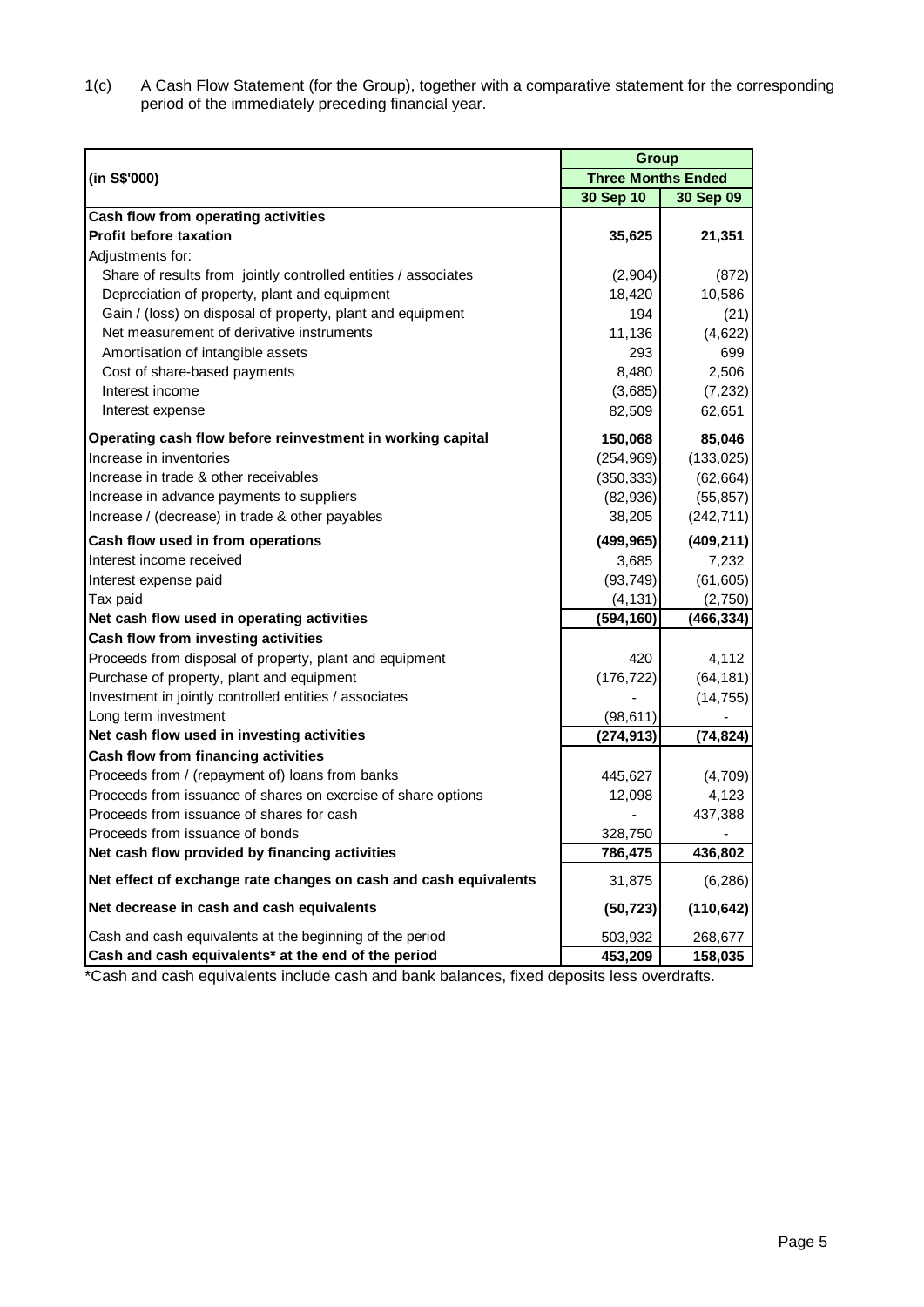1(d)(i) A statement (for the Issuer and Group) showing either (i) all changes in equity, or (ii) changes in equity other than those arising from capitalisation issues and distributions to shareholders, together with a comparative statement for the corresponding period of the immediately preceding financial year.

|                                             | Attributable to equity holders of the Company |                 |                    |                   |                 |                 |                 |              |                 |               |
|---------------------------------------------|-----------------------------------------------|-----------------|--------------------|-------------------|-----------------|-----------------|-----------------|--------------|-----------------|---------------|
|                                             |                                               |                 | Foreign            |                   |                 |                 |                 |              |                 |               |
|                                             | Share                                         | Capital         | Currency           | <b>Fair Value</b> | Share-based     | Revenue         | Total           | <b>Total</b> | <b>Minority</b> | <b>Total</b>  |
| <b>Group 3 Months</b>                       | Capital                                       | <b>Reserves</b> | <b>Translation</b> | Adjustment        | Compensation    | <b>Reserves</b> | <b>Reserves</b> |              | <b>Interest</b> | <b>Equity</b> |
|                                             |                                               |                 | <b>Reserves</b>    | <b>Reserves</b>   | <b>Reserves</b> |                 |                 |              |                 |               |
|                                             | \$'000                                        | \$'000          | \$'000             | \$'000            | \$'000          | \$'000          | \$'000          | \$'000       | \$'000          | \$'000        |
| At 30 September 2010:                       |                                               |                 |                    |                   |                 |                 |                 |              |                 |               |
| At 1 July 2010                              | 1,201,581                                     | 145,688         | (166, 452)         | (248, 415)        | 30,203          | 809,324         | 570,348         | 1,771,929    | (1, 144)        | 1,770,785     |
| Profit for the period                       |                                               |                 |                    |                   |                 | 29,727          | 29,727          | 29,727       | (38)            | 29,689        |
| Other comprehensive income for the period   |                                               |                 | (51, 979)          | 73,874            |                 |                 | 21,895          | 21,895       |                 | 21,895        |
| Total comprehensive income for the period   |                                               |                 | (51, 979)          | 73,874            |                 | 29.727          | 51.622          | 51,622       | (38)            | 51,584        |
| Share-based expense                         |                                               |                 |                    |                   | 8.480           |                 | 8.480           | 8,480        |                 | 8,480         |
| Issue of shares upon conversion of bonds    | 93,601                                        | (15, 811)       |                    |                   |                 |                 | (15, 811)       | 77,790       |                 | 77,790        |
| Issue of shares on exercise of share option | 12,098                                        |                 |                    |                   |                 |                 |                 | 12,098       |                 | 12,098        |
| Acquisition of subsidiary company           |                                               |                 |                    |                   |                 |                 |                 |              | 74              | 74            |
| At 30 September 2010                        | 1,307,280                                     | 129,877         | (218, 431)         | (174, 541)        | 38,683          | 839,051         | 614,639         | 1,921,919    | (1, 108)        | 1,920,811     |
| At 30 September 2009:                       |                                               |                 |                    |                   |                 |                 |                 |              |                 |               |
| At 1 July 2009                              | 708,586                                       | 24,450          | (85,035)           | (179, 943)        | 17,765          | 560,023         | 337,260         | 1,045,846    | 46              | 1,045,892     |
| Profit for the period                       |                                               |                 |                    |                   |                 | 19,035          | 19,035          | 19,035       |                 | 19,036        |
| Other comprehensive Income for the period   |                                               |                 | (35,035)           | (80, 512)         |                 |                 | (115.547)       | (115, 547)   |                 | (115, 547)    |
| Total comprehensive Income for the period   |                                               |                 | (35,035)           | (80, 512)         |                 | 19,035          | (96, 512)       | (96, 512)    | 1               | (96, 511)     |
| Share-based expense                         |                                               |                 |                    |                   | 2,505           |                 | 2.505           | 2,505        |                 | 2.505         |
| Issue of shares for cash                    | 437.388                                       |                 |                    |                   |                 |                 |                 | 437,388      |                 | 437,388       |
| Issue of shares on exercise of share option | 4,123                                         |                 |                    |                   |                 |                 |                 | 4,123        |                 | 4,123         |
| At 30 September 2009                        | 1.150.097                                     | 24,450          | (120,070)          | (260, 455)        | 20,270          | 579,058         | 243,253         | 1,393,350    | 47              | 1,393,397     |

|                                             |           |                 |                    |                   | Attributable to equity holders of the Company |                 |                 |               |
|---------------------------------------------|-----------|-----------------|--------------------|-------------------|-----------------------------------------------|-----------------|-----------------|---------------|
|                                             |           |                 | Foreign            |                   |                                               |                 |                 |               |
|                                             | Share     | Capital         | Currency           | <b>Fair Value</b> | Share-based                                   | Revenue         | Total           | <b>Total</b>  |
| Company 3 Months                            | Capital   | <b>Reserves</b> | <b>Translation</b> | Adjustment        | Compensation                                  | <b>Reserves</b> | <b>Reserves</b> | <b>Equity</b> |
|                                             |           |                 | <b>Reserves</b>    | <b>Reserves</b>   | <b>Reserves</b>                               |                 |                 |               |
|                                             | \$'000    | \$'000          | \$'000             | \$'000            | \$'000                                        | \$'000          | \$'000          | \$'000        |
| At 30 September 2010:                       |           |                 |                    |                   |                                               |                 |                 |               |
| At 1 July 2010                              | 1,201,581 | 145,688         | (80, 321)          | (264, 403)        | 30,203                                        | 523,623         | 354,790         | 1,556,371     |
| Profit for the period                       |           |                 |                    |                   |                                               | (6, 592)        | (6, 592)        | (6, 592)      |
| Other comprehensive income for the period   |           |                 | (100, 559)         | 80,805            |                                               |                 | (19, 754)       | (19, 754)     |
| Total comprehensive income for the period   |           |                 | (100, 559)         | 80,805            | $\blacksquare$                                | (6, 592)        | (26, 346)       | (26, 346)     |
| Share-based expense                         |           |                 |                    |                   | 8,480                                         |                 | 8,480           | 8,480         |
| Issue of shares up on conversion of bonds   | 93.601    | (15, 811)       |                    |                   |                                               |                 | (15, 811)       | 77,790        |
| Issue of shares on exercise of share option | 12,098    |                 |                    |                   |                                               |                 |                 | 12,098        |
| At 30 September 2010                        | 1,307,280 | 129,877         | (180, 880)         | (183, 598)        | 38,683                                        | 517,031         | 321,113         | 1,628,393     |
| At 30 September 2009:                       |           |                 |                    |                   |                                               |                 |                 |               |
| At 1 July 2009                              | 708,586   | 24,450          | (41, 562)          | (220, 167)        | 17,765                                        | 440,779         | 221,265         | 929,851       |
| Profit for the period                       |           |                 |                    |                   |                                               | (18, 227)       | (18, 227)       | (18, 227)     |
| Gain on buy-back of convertible bonds       |           |                 |                    |                   |                                               |                 |                 |               |
| Other comprehensive Income for the period   |           |                 | (22, 593)          | (92, 844)         |                                               |                 | (115, 437)      | (115, 437)    |
| Total comprehensive Income for the period   |           |                 | (22, 593)          | (92, 844)         | $\blacksquare$                                | (18, 227)       | (133, 664)      | (133, 664)    |
| Dividends on ordinary shares                |           |                 |                    |                   |                                               |                 |                 |               |
| Share-based expense                         |           |                 |                    |                   | 2,505                                         |                 | 2,505           | 2,505         |
| Issue of shares for cash                    | 437,388   |                 |                    |                   |                                               |                 |                 | 437,388       |
| Issue of shares on exercise of share option | 4,123     |                 |                    |                   |                                               |                 |                 | 4,123         |
| At 30 September 2009                        | 1,150,097 | 24,450          | (64, 155)          | (313,011)         | 20,270                                        | 422,552         | 90,106          | 1,240,203     |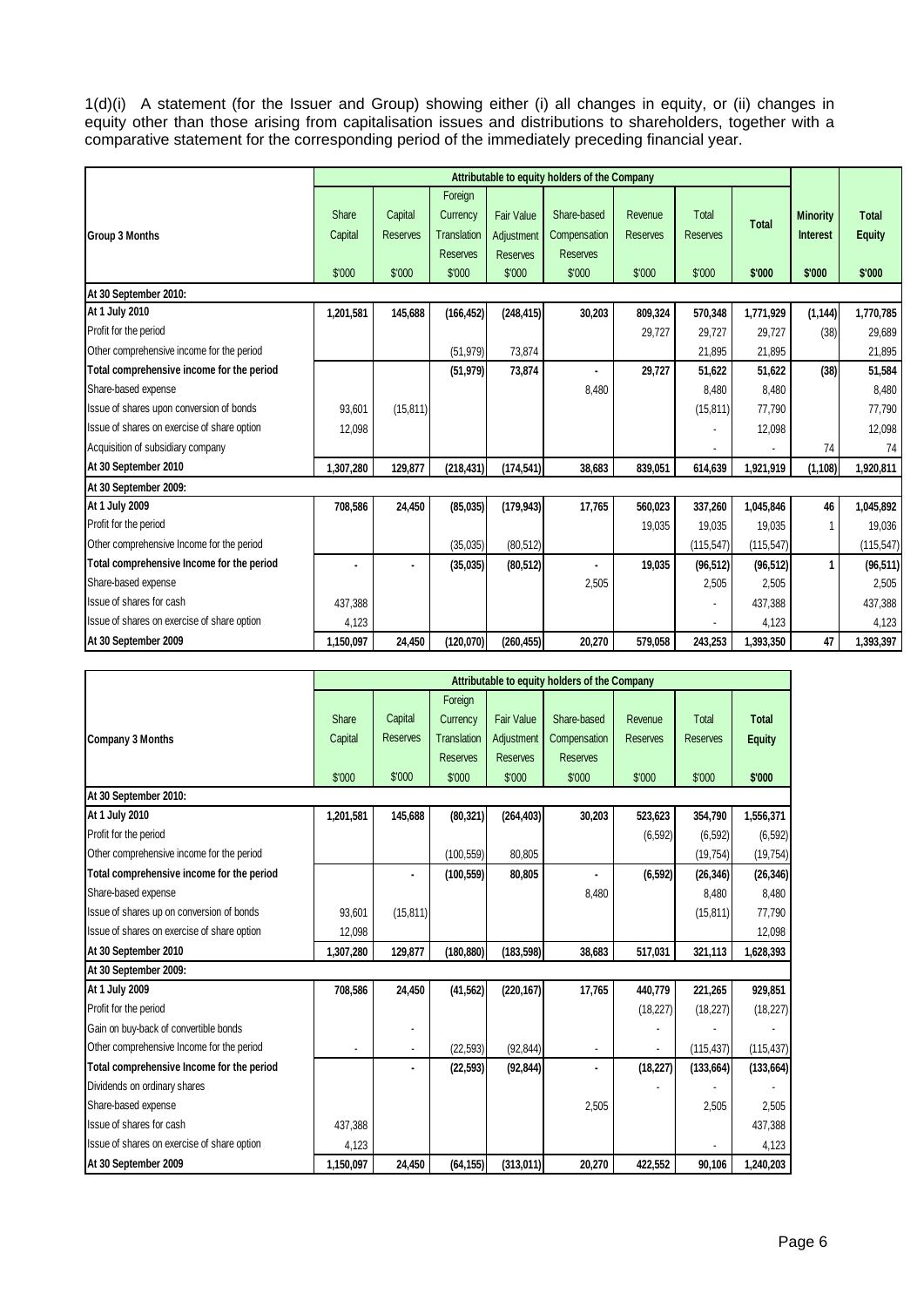1(d)(ii) Details of any changes in the company's share capital arising from rights issue, bonus issue, share buy-backs, exercise of share options or warrants, conversion of other issues of equity securities, issue of shares for cash or as consideration for acquisition or for any other purpose since the end of the previous period reported on. State also the number of shares that may be issued on conversion of all the outstanding convertibles, as well as the number of shares held as treasury shares, if any, against the total number of issued shares excluding treasury shares of the issuer, as at the end of the current financial period reported on and as at the end of the corresponding period of the immediately preceding financial year.

|                                              | Jul - Sep 10 | Jul - Sep 09 |
|----------------------------------------------|--------------|--------------|
| Ilssue of Shares for cash                    |              | 273,459,000  |
| Issue of Shares upon conversion of Bonds     | 94,778,382   |              |
| Issue of shares on exercise of share options | 7,722,186    | 2,538,359    |

|                                                          | Sep 10      | Sep 09      |
|----------------------------------------------------------|-------------|-------------|
| Shares to be issued upon exercise of:                    |             |             |
| Conversion right of convertible bonds                    | 240,304,130 | 120,629,020 |
| Share options                                            | 107,658,930 | 102,074,966 |
| Total no. of shares to be issued as at the end of period | 347,963,060 | 222,703,986 |

1(d)(iii) To show the total number of issued shares excluding treasury shares as at the end of the current financial period and as at the end of the immediately preceding year.

|                                                         | Sep 10        | <b>Jun 10</b> |
|---------------------------------------------------------|---------------|---------------|
| Issued, fully paid share capital :                      |               |               |
| Balance no. of shares as at the beginning of period     | 2,020,759,705 | 1,715,894,324 |
| Issue of Shares for cash                                |               | 273,459,000   |
| Issue of Shares under Scrip Dividend Scheme             |               | 5,633,004     |
| Issue of Shares on conversion of Bonds                  | 94,778,382    | 18,911,168    |
| Issue of Shares on exercise of share options            | 7,722,186     | 6,862,209     |
| Total no. of shares outstanding as at the end of period | 2,123,260,273 | 2,020,759,705 |

1(d)(iv) A statement showing all sales, transfers, disposal, cancellation and/or use of treasury shares as at the end of the current financial period reported on.

N/A

2. Whether the figures have been audited or reviewed and in accordance with which auditing standard or practice.

The financial statements presented above have not been audited or reviewed.

3. Where the figures have been audited or reviewed, the auditors' report (including any qualifications or emphasis of a matter).

N/A

4. Whether the same accounting policies and methods of computation as in the issuer's most recently audited annual financial statements have been applied.

 The adoption of the new and revised accounting standards that became applicable from 1 July 2010 did not result in substantial changes to the Group accounting policies, which are consistent with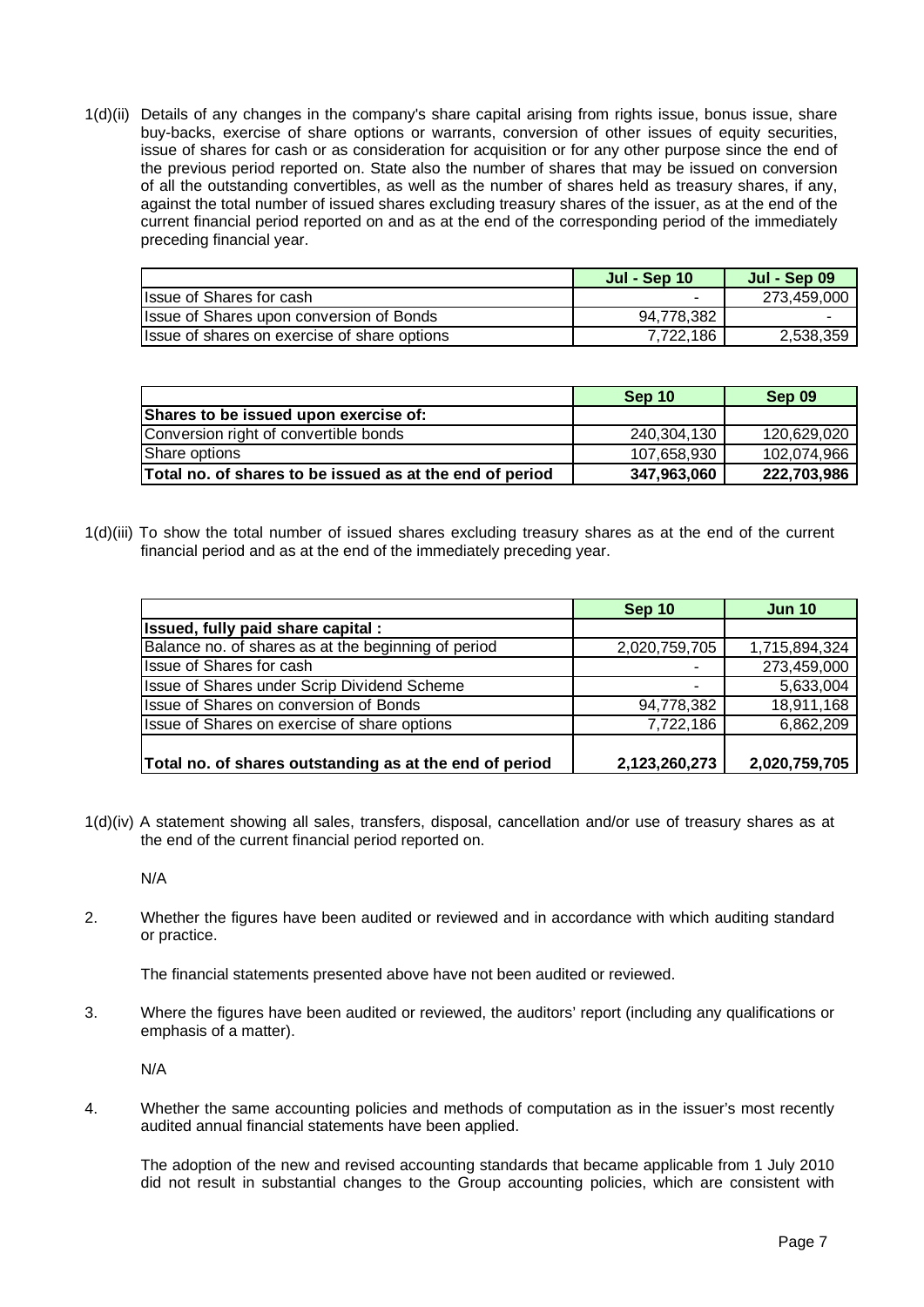those used in the audited financial statements as at 30 June 2010.

5. If there are any changes in the accounting policies and methods of computation, including any required by an accounting standard, what has changed, as well as the reasons for, and the effect of, the changes.

 The Group has applied the same accounting policies and methods of computation in the preparation of the financial statements for the current reporting period compared with the audited financial statements as at 30 June 2010 except for the adoption of new or revised FRS that are mandatory for financial years beginning on or after 1 July 2010. The adoption of these FRS has no significant impact to the Group.

6. Earnings per ordinary share of the Group for the current financial period reported and for the corresponding period of the immediately preceding financial year, after deducting any provision for preference dividends.

|                                                | Group                  |               |  |  |
|------------------------------------------------|------------------------|---------------|--|--|
|                                                | <b>Period Ended</b>    |               |  |  |
|                                                | 30 Sep 09<br>30 Sep 10 |               |  |  |
| (a) Based on weighted average no. of shares    |                        |               |  |  |
| (cents/share)                                  | 1.44                   | 0.96          |  |  |
|                                                |                        |               |  |  |
| (b) Based on fully diluted basis (cents/share) | 1.41                   | 0.39          |  |  |
| Weighted average no. of shares applicable to   |                        |               |  |  |
| basic earnings per share                       | 2,070,536,846          | 1,991,245,633 |  |  |
| Weighted average no. of shares based on fully  |                        |               |  |  |
| diluted basis                                  | 2,111,886,123          | 2,138,971,824 |  |  |

- 7. Net asset value (for the Issuer and Group) per ordinary share based on the total number of issued shares excluding treasury shares of the issuer at the end of the:
	- (a) current financial period reported on; and
	- (b) immediately preceding financial year.

|                                                                                                      |           | <b>Group</b> | Company   |           |  |
|------------------------------------------------------------------------------------------------------|-----------|--------------|-----------|-----------|--|
|                                                                                                      | As at     | As at        | As at     | As at     |  |
| (In cents per share)                                                                                 | 30 Sep 10 | 30 Jun 10    | 30 Sep 10 | 30 Jun 10 |  |
| Net asset value (NAV) per ordinary<br>share based on issued share capital as<br>at end of the period | 73.72     | 70.78        | 75.63     | 76.06     |  |

The NAV for the Group before fair value adjustment reserve, goodwill and other intangibles decreased from 99.98 cents/share in June 2010 to 98.74 cents /share in September 2010.

- 8. A review of the performance of the Group, to the extent necessary for a reasonable understanding of the Group's business. It must include a discussion of the following:
	- (a) any significant factors that affected the turnover, costs, and earnings of the Group for the current financial period reported on, including (where applicable) seasonal or cyclical factors; and
	- (b) any material factors that affected the cash flow, working capital, assets or liabilities of the Group during the current financial period reported on.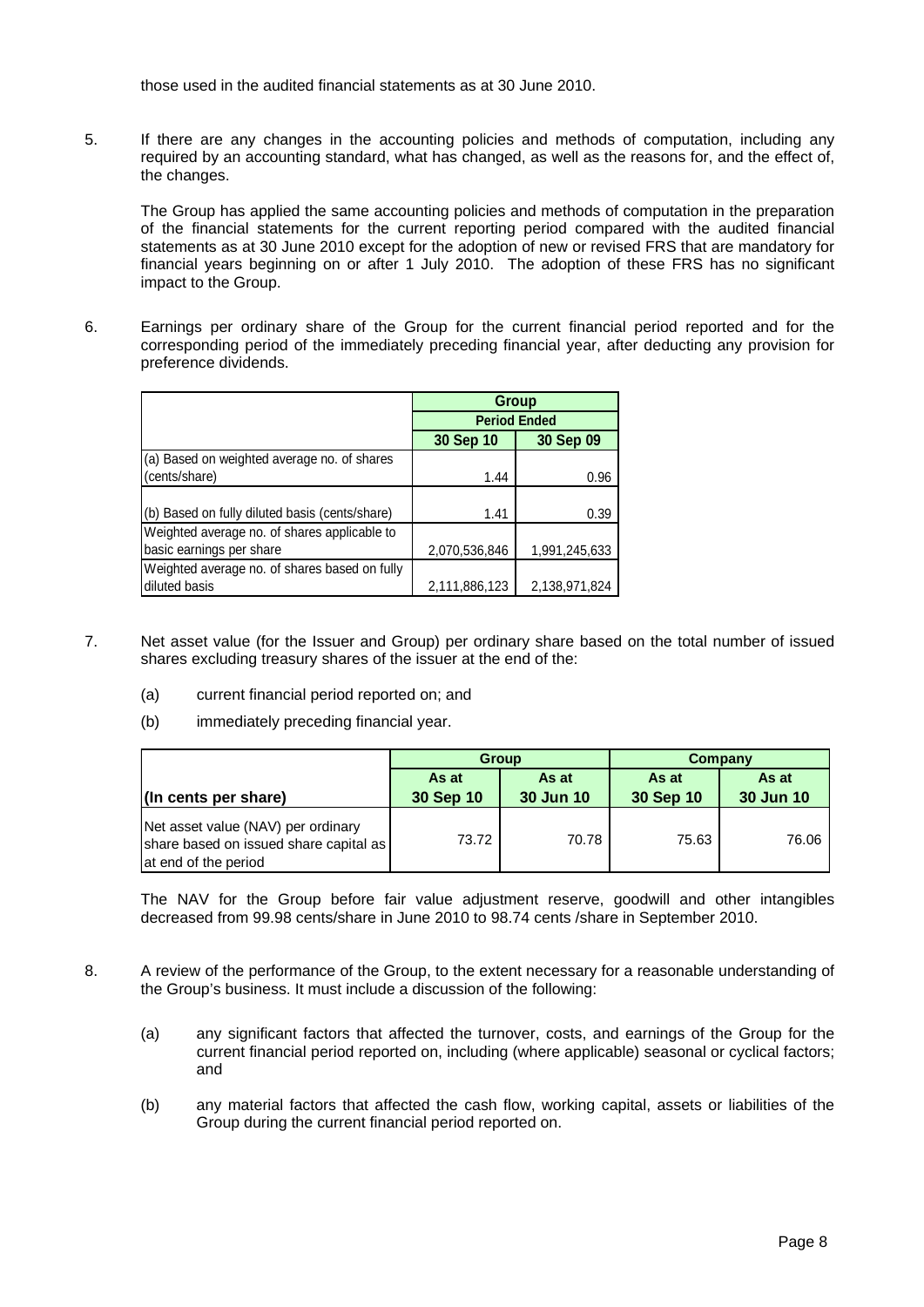## **Introduction**

As supply chain managers, we are engaged in the sourcing of various agricultural commodities from the producing countries and processing, warehousing, transporting, shipping, distributing and marketing of the same right up to the factory gate of our customers in the destination markets while managing the risks at each stage of the supply chain. From our founding in 1989, the Company has evolved from a single country, single product trader to a multi-country, multi-product supply chain manager. Today, Olam is a leading global integrated supply chain manager for 20 agricultural products and food ingredients, with operations in over 60 countries.

In that process of evolution and development, the Olam business model has grown both in depth as well as breadth, pursuing selected value chain adjacencies which both complement and enhance our core supply chain model.

The evolution of our business model over recent years has led us to develop new competencies as we have pursued our strategic goals, including the capabilities to identify, execute and integrate attractive acquisition opportunities in selected countries and within or adjacent to our core value chain activities. Successfully completed transactions have addressed opportunities in both the upstream and midstream parts of the value chain.

Building on existing and new capabilities has included careful expansion upstream into plantation ownership and management (perennial crops), farming (annual crops), dairy farming, and forest concessions management. These opportunities, both organic and inorganic, have been pursued in countries that have a comparative advantage to produce these commodities relatively better and at relatively lower costs on a sustainable basis. Pursuit of the more interesting opportunities in the upstream segment has led us to complete transactions in palm and rubber plantations in Africa, almond plantations in Australia, coffee plantation in Laos, peanut farming in Argentina, rice farming in Nigeria and Mozambique, cotton farming in Mozambique, dairy farming in Uruguay and the development of tropical forest concessions in Gabon and Mozambique.

Similarly, in the midstream part of the value chain, we pursued initiatives in both value added processing and manufacturing activities. In the integration initiatives aimed at enhancing the midstream part of our model, we have committed investments in wheat milling in Nigeria and Ghana, sugar milling and refining in India and Indonesia, cocoa processing in the Cote d'Ivoire and Nigeria, tomato paste manufacturing in California, dehydrates manufacturing in USA and China, peanut ingredient manufacturing in USA, palm refining in the Cote d'Ivoire, mechanical processing of cashews in the Cote d'Ivoire and Nigeria, cashew ingredients manufacturing in Vietnam and the USA, and spice grinding in Vietnam, amongst others.

Another area that Olam has earmarked for future entry is to capitalize further on our extensive grower and supplier base in various producing countries by entering local markets to compete in the fertilizer manufacturing and distribution businesses, which are closely related to our in-country agricultural base.

In addition, Olam has also diversified into two new businesses which build on latent assets and capabilities that we have developed in the business over the last 20 years:

- i) The Commodity Financial Services business (CFS), which benefits from our deep understanding of both commodity and financial markets, as well as our capabilities and knowledge in leading-edge risk management practices; and
- ii) Packaged Foods distribution in West Africa, building our own consumer brands which capitalize on our existing knowledge of African markets and operations, brands, and consumers. The foundation for this downstream activity is our knowledge and capabilities related to the management of food supply chains and the common distribution pipeline that we have built for related commodity products (including rice, sugar, wheat flour and dairy products) in West Africa.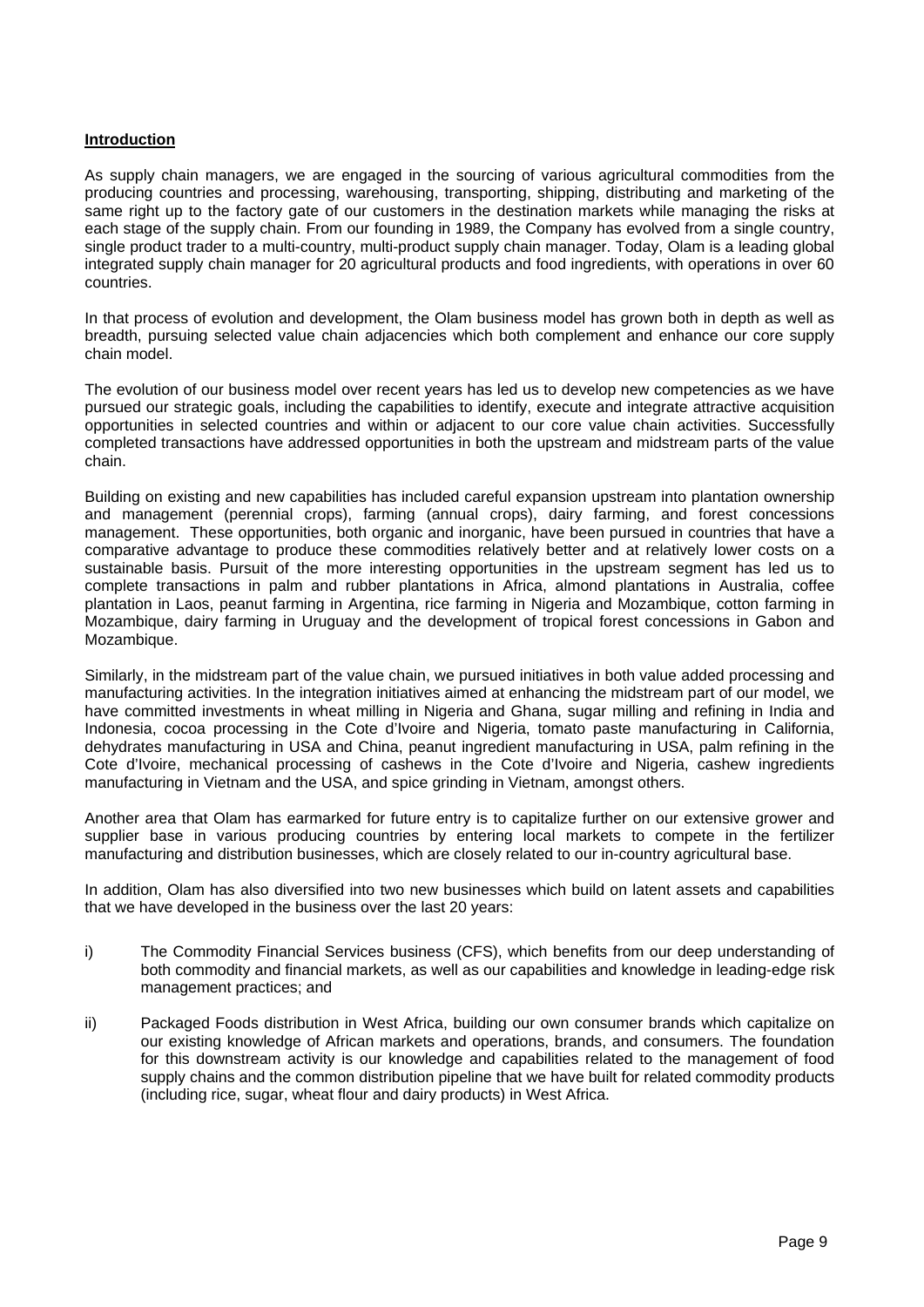## **Business Segmentation and Reporting**

We organize the 20 products into 4 reporting segments. In addition to the products, we have now added a  $5<sup>th</sup>$ segment for activities related to CFS. The segmental reporting is described below:

| <b>Business Segment</b>                         | <b>Products</b>                   |  |  |  |  |
|-------------------------------------------------|-----------------------------------|--|--|--|--|
| <b>Edible Nuts, Spices &amp; Beans</b>          | Cashews                           |  |  |  |  |
|                                                 | Peanuts                           |  |  |  |  |
|                                                 | Almonds                           |  |  |  |  |
|                                                 | Spices & Dehydrates               |  |  |  |  |
|                                                 | Sesame                            |  |  |  |  |
|                                                 | Beans (Pulses, Lentils & Peas)    |  |  |  |  |
| <b>Confectionery &amp; Beverage Ingredients</b> | Cocoa                             |  |  |  |  |
|                                                 | Coffee                            |  |  |  |  |
|                                                 | Sheanuts                          |  |  |  |  |
| <b>Food Staples &amp; Packaged Foods</b>        | Rice                              |  |  |  |  |
|                                                 | Sugar                             |  |  |  |  |
|                                                 | Grains (Wheat, Barley, Corn)      |  |  |  |  |
|                                                 | Palm Products                     |  |  |  |  |
|                                                 | Dairy Products                    |  |  |  |  |
|                                                 | Packaged Foods                    |  |  |  |  |
| <b>Industrial Raw Materials</b>                 | Cotton                            |  |  |  |  |
| (Earlier called the Fibre & Wood                | Wool                              |  |  |  |  |
| Products segment)                               | <b>Wood Products</b>              |  |  |  |  |
|                                                 | Rubber                            |  |  |  |  |
| <b>Commodity Financial Services (CFS)</b>       | Market Making                     |  |  |  |  |
|                                                 | <b>Risk Management Solutions</b>  |  |  |  |  |
|                                                 | <b>Commodity Funds Management</b> |  |  |  |  |

# **Background to analysing our Financial Statements**

## **Profitability**

- *a. Inclusion of results of companies acquired by the Group*: The results include the consolidated results of Gilroy Foods and Flavors (GFF), the acquisition of which was completed during the quarter. As a result of the financial impact of the acquisition, the consolidated results for Q1 FY2011 are not strictly comparable to the results of Q1 FY2010.
- b. *Gross and Net Contribution:* We measure and track our profitability in terms of Gross Contribution (GC) and Net Contribution (NC) per ton of product supplied. For every transaction, we target a minimum net contribution per ton of product supplied based on the investment, risks, complexities and value added services that we provide to our customers to meet their specific requirements. We are focused on enhancing these margins by providing value added services such as vendor managed inventory solutions (VMI), organic certification, traceability guarantees, fair trade produce certification (FTP), customised grades and quality, processed ingredients supply, proprietary market intelligence and risk management solutions.

GC is calculated as the sale of goods plus other income, less the cost of goods sold (raw material costs plus other direct costs, including packing costs etc.), shipping and logistics expenses, claims and commissions, bank charges, net measurement of derivative instruments, gain/loss on foreign exchange and share of gain/loss from jointly controlled entities/associates. For the purposes of determining Net Contribution, finance costs excluding interest on debt for fixed capital investments, net of interest income are reduced from the GC. For analyzing the performance of the group, share of jointly controlled entities/associates has been included in the GC and NC along with proportionate share of volumes. Due to the changes in the segmental reporting, the previous year numbers have been reclassified appropriately.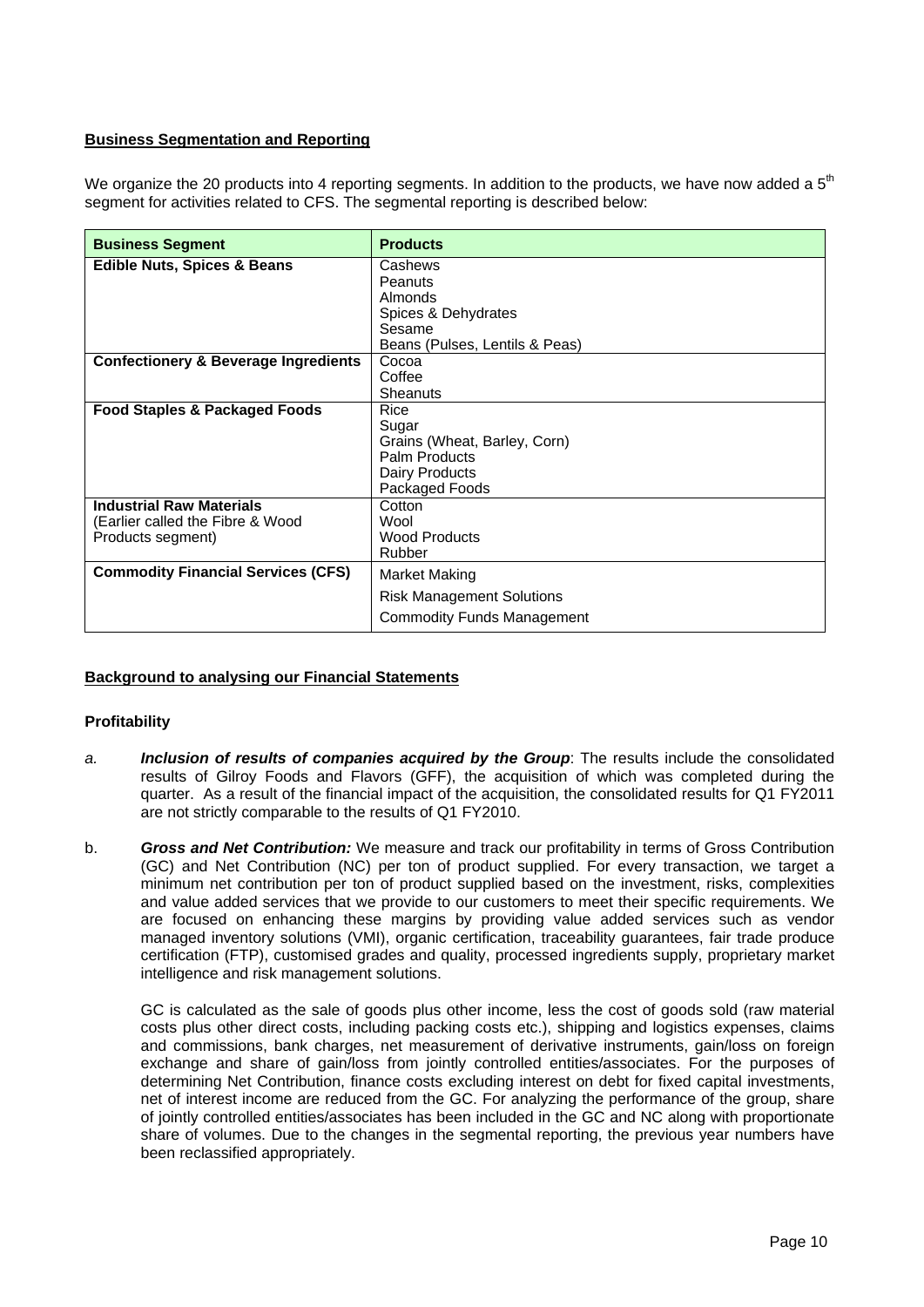|                                                                       | Group                     |             |  |
|-----------------------------------------------------------------------|---------------------------|-------------|--|
| (in S\$'000)                                                          | <b>Three Months Ended</b> |             |  |
|                                                                       | 30 Sep 10                 | 30 Sep 09   |  |
|                                                                       |                           |             |  |
| <b>Total Revenue</b>                                                  | 2,460,813                 | 1,889,408   |  |
| Add:                                                                  |                           |             |  |
| - Share of gain from jointly controlled entities / associates         | 2,904                     | 872         |  |
| Less:                                                                 |                           |             |  |
| - Interest income                                                     | (3,685)                   | (7, 232)    |  |
| - Cost of goods sold, shipping and logistics, commissions and claims  | (2, 175, 754)             | (1,693,790) |  |
| - Net measurement of derivative instruments, gain / (loss) on foreign |                           |             |  |
| exchange, bank charges                                                | (22, 706)                 | (469)       |  |
| <b>Gross Contribution</b>                                             | 261,572                   | 188.789     |  |
| Less:                                                                 |                           |             |  |
| - Interest on working capital                                         | (58, 640)                 | (44, 331)   |  |
| <b>Net Contribution</b>                                               | 202,932                   | 144,458     |  |

The computation for GC and NC for Q1 FY2011 and Q1FY2010 is as under:

- c. *Volumes:* Volumes include proportionate share of volumes from the jointly controlled entities/ associates. Volume is one of the key drivers to our profitability. Given our integration and end-to-end supply chain capabilities, we seek to match the supply of our products with demand from our customers. The volume of agricultural products that we supply is largely within our control and is a function of the strength of our supply chain infrastructure in the origins (producing cou**n**tries) and the markets (consuming countries).
- d. *Seasonality:* The production of agricultural products is globally, seasonal in nature. The seasonality of the products in our portfolio depends on the location of the producing country. The harvesting season for most of the agricultural products for countries situated in the northern hemisphere generally falls between October and March. Countries in the southern hemisphere have harvesting seasons between April and September. It is also not unusual to experience both delays as well as early starts to the harvesting seasons in these countries based on actual weather patterns in a particular year. In addition to an early or delayed harvesting season, the precise timing and size of arrivals of these products can also vary based on the farmer's selling decisions,; these are mainly a function of the farmer's view on prices and inventory holding capacity. The majority of our origins are located in the northern hemisphere. Consequently, our earnings tend to be relatively higher in the Second Half of the Financial Year (January to June) compared to the First Half of the Financial Year (July to December).

Based on this seasonality, we have observed the phasing and range of our earnings to be as follows:

| Q1          | Q2          | 1 <sup>St</sup> Half | Q3          | Q4         | $2^{nd}$ Half |  |
|-------------|-------------|----------------------|-------------|------------|---------------|--|
| July - Sept | Oct - Dec   | July – Dec           | Jan - March | Apr – June | Jan - June    |  |
| $5 - 10\%$  | $25 - 30\%$ | $30 - 40%$           | $35 - 40%$  | $25 - 30%$ | $60 - 70%$    |  |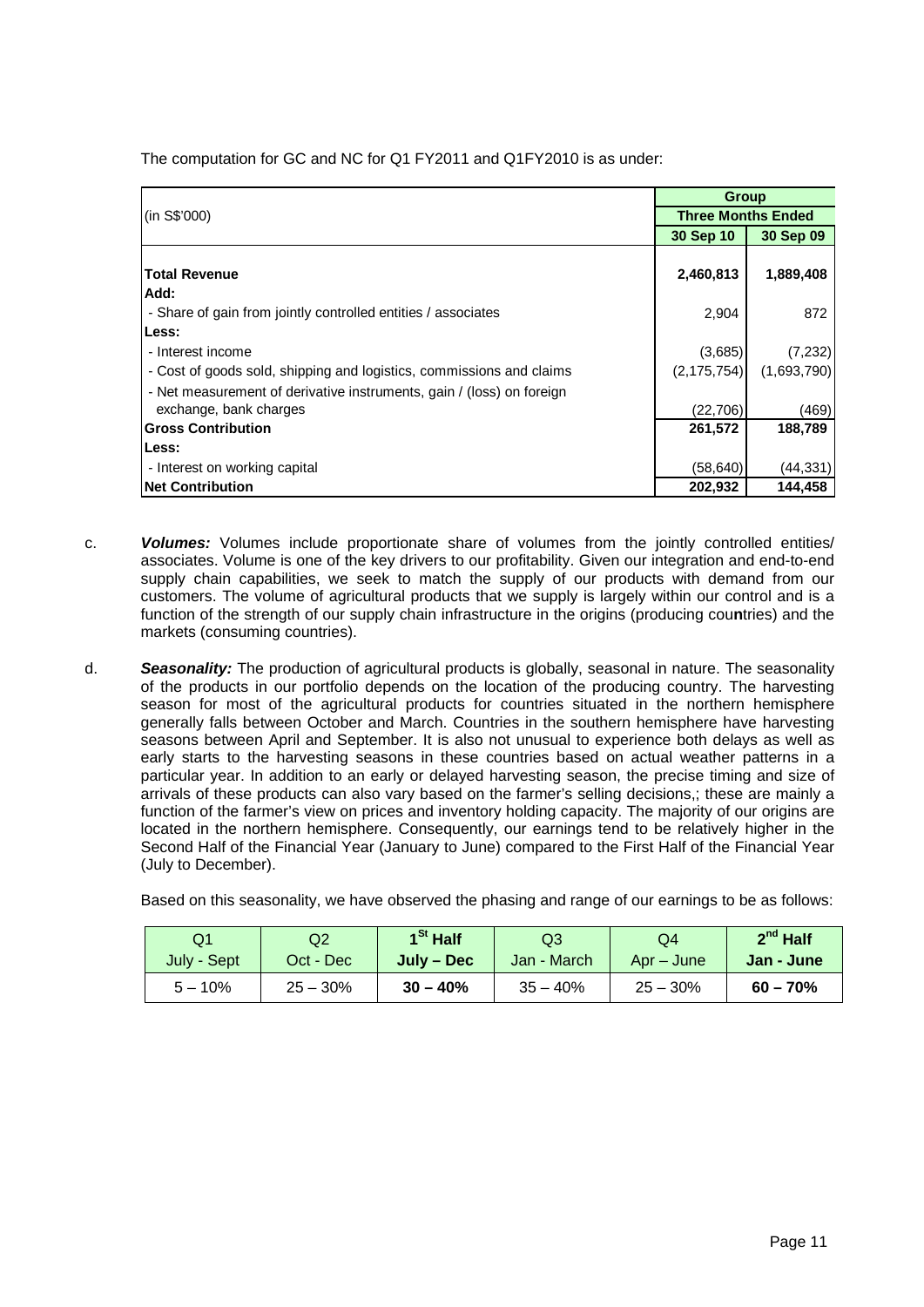## **Balance Sheet and Cash Flow Statement**

Working capital is deployed to fund inventories, trade and other receivables, margin accounts with brokers, advance payments to suppliers, trade payables and accruals. Working capital needs fluctuate constantly due to changes in the volume and prices of agricultural products. This may cause either an increase or decrease in funds allocated to operations. A large part (85%) of working capital is used to fund the liquid hedged inventories that meet four qualifying conditions:

- 1) *non perishability* (all commodities in Olam's portfolio are non perishable with a shelf life of 2 years and above);
- 2) *limited obsolescence risk* (not easily substitutable or not likely to go out of style or fashion),
- 3) *hedged or sold forward* (no inventory value erosion risk as the inventory is hedged), and
- 4) *liquid* (can be converted into cash at short notice).

These inventories and secured receivables are therefore liquid assets and are regarded by us as near cash. Changes in working capital are therefore not permanent deployment of funds as this capital gets converted into cash when goods are delivered to customers or tendered on the Exchange and monies are collected.

## **Profit and Loss Statement**

The Company has increased sales volume, sales revenue and net profit after tax by 21.1%, 30.6% and 56.0% respectively in Q1 FY2011 compared to Q1 FY2010.

The demand for Food Raw Materials and Ingredients, which is made up of Edible Nuts, Spices and Beans, Confectionery and Beverage Ingredients and Food Staples and Packaged Foods accounted for 76.7% of our revenue in Q1 FY2011. Sales Volume for this segment increased by 19.5% in Q1 FY2011 compared to Q1 FY2010. The Net contribution (NC) for this segment increased by 32.3% in Q1 FY2011 compared to Q1 FY2010. NC per ton also increased by 10.7% to S\$125 per ton in Q1 FY2011 up from S\$113 per ton in Q1 FY2010.

The Industrial Raw Materials segment includes four agri-commodities, namely Cotton, Wool, Rubber and Wood Products. This segment accounted for the remaining 23.3% of our revenue in Q1 FY2011. Sales Volume for the segment increased by 28.7% in Q1 FY2011 compared to Q1 FY2010. The Net contribution for the segment increased by 46.9% in Q1 FY2011 compared to Q1 FY2010; NC per ton increased by 14.2% to S\$128 per ton from S\$112 per ton in Q1 FY2010.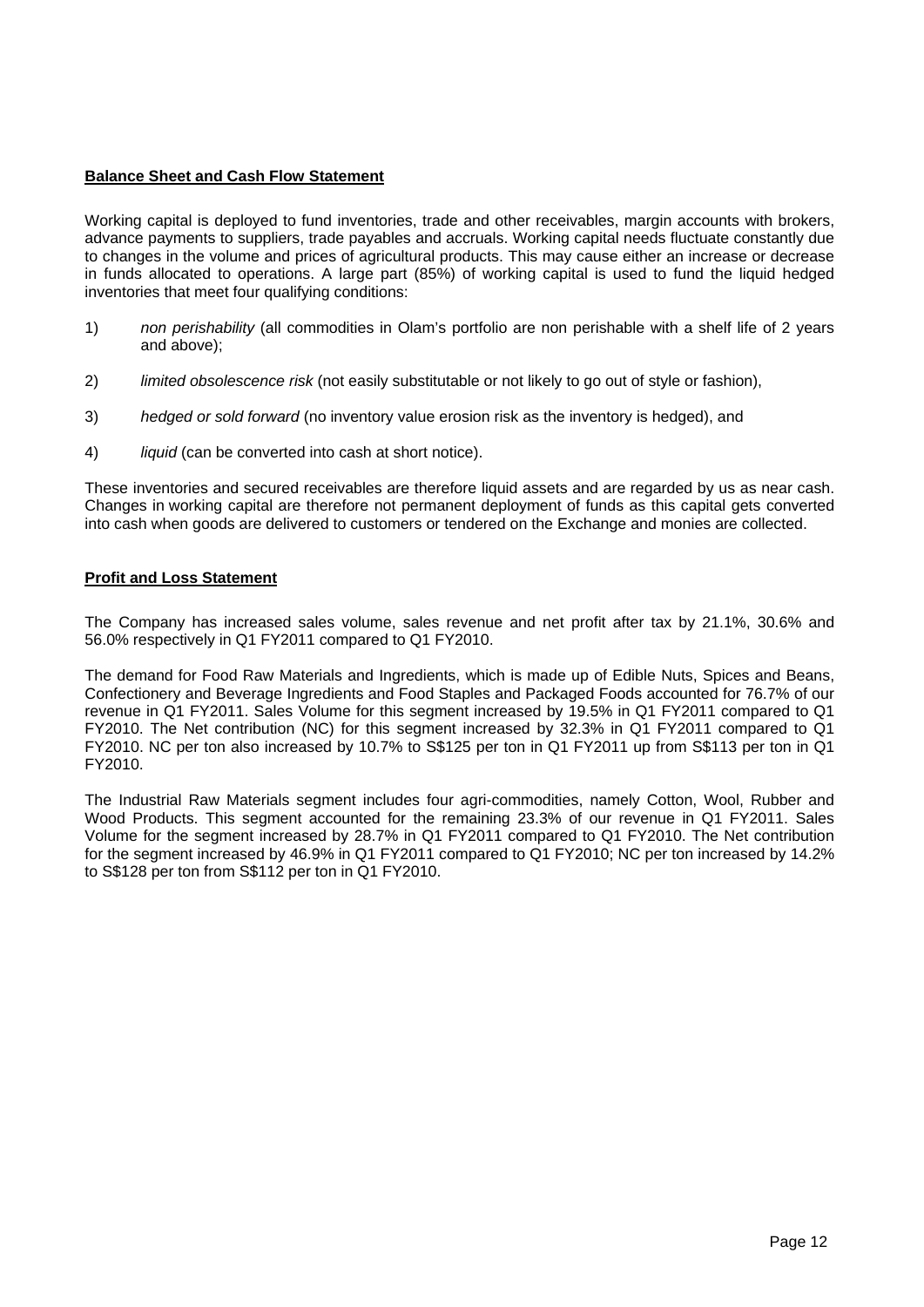# **Segmentals Analysis**

The following table provides the segmental breakdown on Sales Volume, Sales Revenue, Gross Contribution (GC) and Net Contribution (NC) for Q1 FY2011:

|                                     | <b>Sales Volume</b><br>(in Metric Tons) |           | <b>Sales Revenue</b><br>(in S\$'000) |           | <b>Gross Contribution (GC)</b><br>(in S\$'000) |         | <b>Net Contribution</b><br>(NC) (in S\$'000) |               |
|-------------------------------------|-----------------------------------------|-----------|--------------------------------------|-----------|------------------------------------------------|---------|----------------------------------------------|---------------|
| <b>Segment</b>                      | Sep 10                                  | Sep 09    | Sep 10                               | Sep 09    | <b>Sep 10</b>                                  | Sep 09  | Sep 10                                       | <b>Sep 09</b> |
| Edible Nuts, Spices &               |                                         |           |                                      |           |                                                |         |                                              |               |
| <b>Beans</b>                        | 327,828                                 | 320,132   | 425,319                              | 355,360   | 65,155                                         | 51,804  | 55,186                                       | 42,590        |
| Per ton (S\$)                       |                                         |           |                                      |           | 199                                            | 162     | 168                                          | 133           |
| <b>Confectionery &amp; Beverage</b> |                                         |           |                                      |           |                                                |         |                                              |               |
| Ingredients                         | 231,733                                 | 223,265   | 733,045                              | 660,908   | 65,854                                         | 51,977  | 44,160                                       | 34,534        |
| Per ton (S\$)                       |                                         |           |                                      |           | 284                                            | 233     | 191                                          | 155           |
| <b>Food Staples &amp; Packaged</b>  |                                         |           |                                      |           |                                                |         |                                              |               |
| Foods                               | 734,862                                 | 539,411   | 720,923                              | 483,634   | 72,260                                         | 52,159  | 62,469                                       | 45,224        |
| Per ton (S\$)                       |                                         |           |                                      |           | 98                                             | 97      | 85                                           | 84            |
| <b>Industrial Raw Materials*</b>    | 287,706                                 | 223,585   | 571.769                              | 376,755   | 53,480                                         | 35,741  | 36,742                                       | 25,002        |
| Per ton (S\$)                       |                                         |           |                                      |           | 186                                            | 160     | 128                                          | 112           |
| <b>Commodity Financial</b>          |                                         |           |                                      |           |                                                |         |                                              |               |
| <b>Services</b>                     |                                         |           |                                      |           | 4,823                                          | (2,892) | 4,375                                        | (2,892)       |
| <b>Total</b>                        | 1,582,129                               | 1,306,393 | 2,451,056                            | 1,876,657 | 261,572                                        | 188,789 | 202,932                                      | 144,458       |
| Per ton (S\$)                       |                                         |           |                                      |           | 165                                            | 145     | 128                                          | 111           |

\*Sales volume for Wood Products is measured in cubic meters.

The **Edible Nuts, Spices & Beans segment** registered volume growth of 2.4%, revenue growth of 19.7%, GC growth of 25.8% and NC growth of 29.6% compared to Q1 FY2010. NC per ton in this segment grew an impressive 26.5% from S\$133 to S\$168. Volume growth has been lower mainly on account of the closure of the Pulses Business during this quarter as compared to Q1FY2010. During this quarter, we completed acquisition of ConAgra's dehydrated and vegetable products business "Gilroy Foods & Flavors". The operations are in the process of being integrated with our existing spices and dehydrates business. Initial results have been positive.

The **Confectionery & Beverage Ingredients segment** registered growth of 3.8% in volumes, 26.7% in GC and 27.9% in NC compared to Q1 FY2010. More importantly, this segment grew its NC per ton by 23.2% from S\$155 in Q1 FY2010 to S\$191 in Q1 FY2011. Volume growth has been lower, mainly on account of the delayed start to the West Africa cocoa season. We have decided to set up a greenfield cocoa processing facility in Abidjan, Cote d'Ivoire, with an expected capital outlay of US\$ 43.5 million. Project implementation has commenced.

The **Food Staples & Packaged Foods segment** has had one of its best ever quarters with volume growing 36.2%, revenue 49.1%, GC 38.5% and NC 38.1% compared to Q1 FY2010. NC per ton grew by 1.4% to S\$85 from S\$84 in Q1 FY2010.The impressive volume growth was lead by wheat business which has been able to grow its market share in East and South Africa markets. The wheat milling operations in Nigeria have continued to perform well. The greenfield wheat milling project in Ghana continues to make good progress. During the quarter, the company successfully acquired an additional 59.53% shareholding in NZ Farming Systems Uruguay (NZFSU). We are in the process of carrying out a full business plan review in conjunction with the NZFSU Board. This process is likely to be completed by end January 2011. Olam will, through the business plan review, draw up a clear pathway to take NZFSU to strong growth with sustained profitability.

The **Industrial Raw Materials segment** saw volume growth in Q1 FY2011 of 28.7%, GC growth of 49.6% and NC growth of 46.9% compared to Q1 FY2010. This segment constituted 18.2% of the Company's volumes, 23.3% of its revenues, 20.4% of its GC and 18.1% of its NC. NC per ton in this segment grew by 14.2% from S\$112 in Q1 FY2010 to S\$128 in Q1 FY2011. The cotton markets have risen significantly on fears of lower crops in India, China and the US; and prices are at historically high levels. We continue to make good progress in this business and have increased our market share in both Australia and US markets. The wood products business saw a steady offtake across its markets, more specifically in Asia.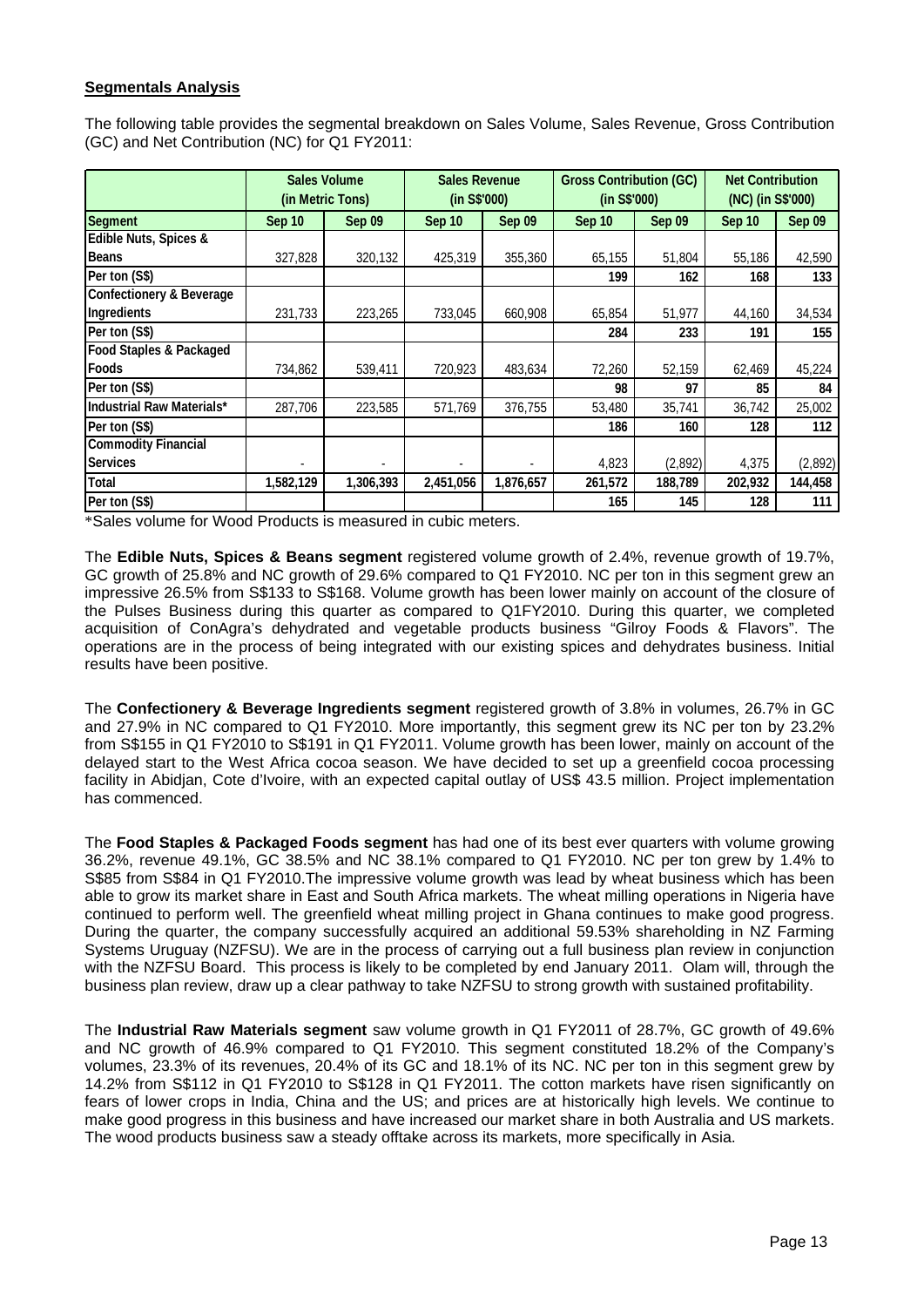The **Commodity Financial Services (CFS) segment** had a good quarter and contributed to 2.2% of the Group's NC with S\$4.4 million as against a NC loss of S\$2.9 million in Q1FY2010. We launched the 'Ektimo Commodity Relative Value Fund' during this quarter. Olam contributed US\$ 30 million to this fund and we were able to raise another US\$27 million from Institutional investors and Olam's management team.

## **Costs and Expenses**

Q1 FY2011: Overhead expenses at S\$147.1 million for Q1 FY2011 was 31.3% higher than the corresponding quarter in Q1 FY2010, mainly on account of increased overheads for recently acquired businesses and for additional performance incentive provision in Q1 FY2011 compared to Q1 FY2010.

### **Taxation**

Q1 FY2011: Taxes increased to S\$5.9 million for Q1 FY2011 as compared to S\$2.3 million for Q1 FY2010.

#### **Net profit after tax**

Q1 FY2011: Net profit after tax increased by 56.0% to S\$29.7 million for Q1 FY2011 from S\$19.0 million in Q1 FY2010.

#### **Balance Sheet & Cash Flow**

During Q1 FY2011, the industry continued to experience volatility in the prices of various commodities. The application of Hedge Accounting provisions under FRS39 affects equity and fair value of derivative financial instruments under current assets and current liabilities. Since we participate in this industry as supply chain managers and not as positional/directional traders, market volatility, as in past periods, has had limited impact on the profitability of the Group.

#### **Property, plant and equipment**

During Q1 FY2011, property, plant and equipment increased from S\$1,054.2 million to S\$1,184.6 million. The increase of S\$130.4 million was mainly on account of purchase of Gilroy Foods' assets in USA.

#### **Long term investments**

During Q1 FY2011, long term investments increased from S\$18.8 million to S\$119.4 million. The increase was mainly on account of the acquisition of additional stake of 59% in New Zealand Farming Systems Uruguay (NZFSU) during the quarter. For Q1 FY2011, we have not consolidated the results of this acquisition as the transaction was completed only on 24<sup>th</sup> Sept2010. Disclosures required by revised FRS 103 will be made in Q2FY2011.

## **Current Assets**

#### *Debtors Analysis*

Debtor days in Q1 FY2011 increased to 36 days as compared to 31 days as at 30 September 2010.

#### *Stocks*

Stock turnover days decreased to 111 days as compared to114 days as at 30 September 2009. Stock value increased by S\$96.7 million to S\$2,680.7 million from S\$2,584.0 million as on 30 June 2010.

#### *Advance to Suppliers*

Advance to Suppliers days decreased to 12 days in Q1 FY2011 from 18 days as at 30 September 2010. The advances increased from S\$237.8 million as at 30 June 2010 to S\$306.2 million in Q1 FY2011.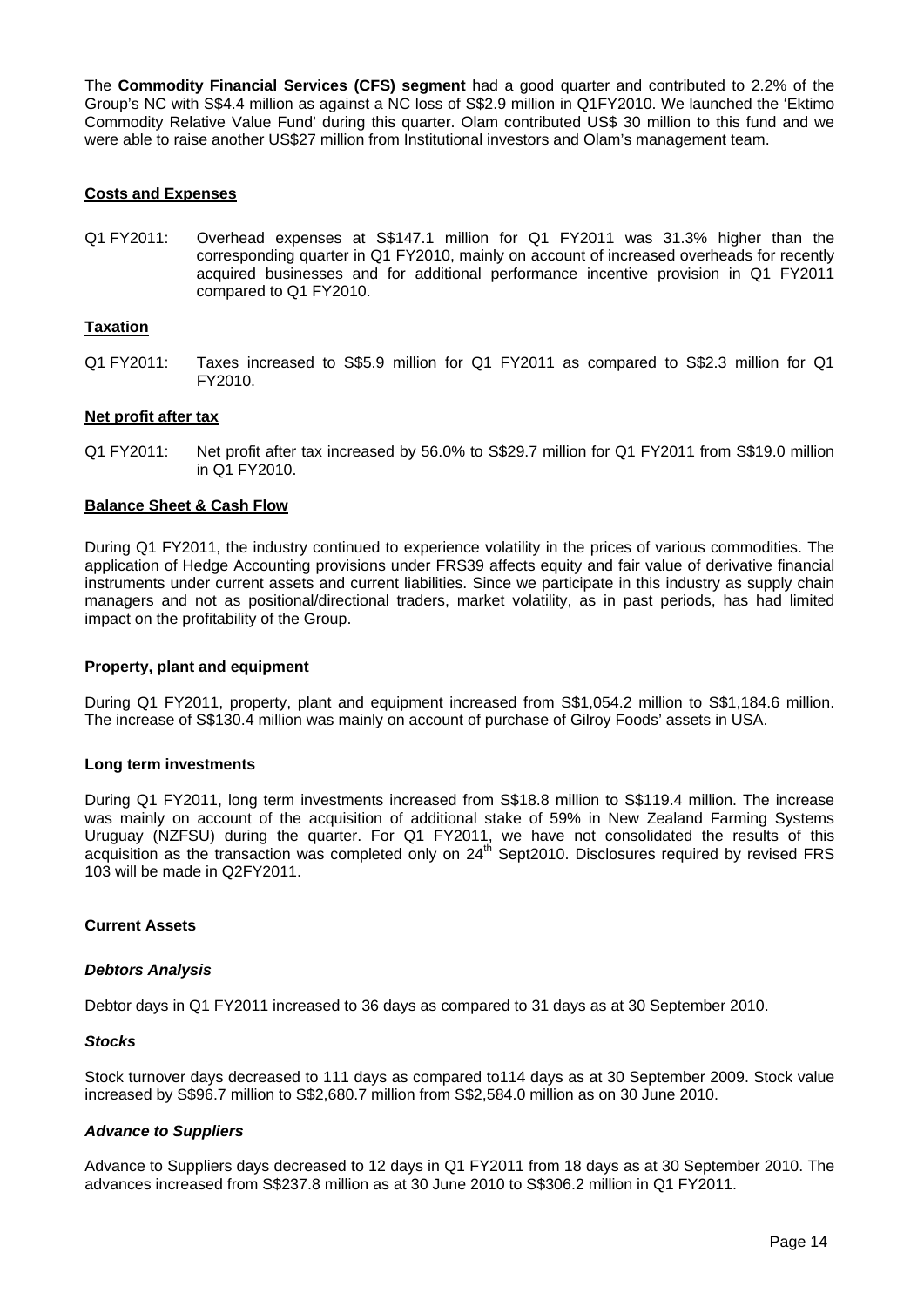## *Cash and Fixed Deposits*

Cash and Fixed Deposits decreased by12.9% to S\$584.9 million as on 30 September 2010 from S\$671.5 million as on 30 June 2010.

## **Borrowings**

Borrowings increased to S\$4,883.2 million as of end of September 2010 from S\$4,503.0 million as of 30 June 2010. This increase is in line with the growth in the business and investments in upstream and midstream assets. The borrowings net of cash and cash equivalents amounted to S\$4,298.4 million as compared to S\$3,831.5 million as at 30 June 2010. However Net Debt to Equity ratio increased from 1.90 in Q1 FY2010 to 2.05 in Q1 FY2011. During the quarter, we issued and priced Senior Unsecured Bonds amounting to US\$250 million. These bonds are unrated and have a tenor of 10 years from the date of issue.

#### **Non-current liabilities - Convertible Bonds**

The amount in the balance sheet represents the debt component along with accrued interest for both the outstanding Convertible Bonds of principal value US\$19.2 million issued in Q1 FY2010 and Convertible Bonds issued in Q2FY2010 with a principal value of US\$500 million. In Q1 FY2011 the Company mandatorily converted all outstanding 1.2821% bonds into ordinary shares pursuant to the terms and conditions of the bonds

## **Equity**

Total share capital and reserves (before non-controlling interest) increased by 8.5% from S\$1,771.9 million as of 30 June 2010 to S\$1,921.9 million as of 30 September 2010.

During Q1 FY2011, the Company issued 102,500,568 shares for cash, on conversion of bonds and exercise of share options

9. Where a forecast, or a prospect statement, has been previously disclosed to shareholders, any variance between it and the actual results.

There was no forecast made by the Company.

10. A commentary at the date of the announcement of the significant trends and competitive conditions of the industry in which the Group operates and any known factors or events that may affect the Group in the next reporting period and the next 12 months.

During the period and in the recent past, the Company announced a number of organic capex projects and acquisitions. The completion of the capex projects on time and within budgets is vital to the profitability of these projects. The acquisitions are subject to certain closing conditions and approvals from relevant authorities. The outcomes of these transactions are uncertain until these conditions are met and / or approvals are granted.

The Group constantly reviews corporate development opportunities which are in line with its corporate growth strategy. Some of these are in the nature of acquisitions and joint ventures. The Group is currently in discussions with various parties on such opportunities. If any of these opportunities were to materialize these may have an effect on the financials of the Group.

Given the performance recorded by the Group in Q1 FY2011 and the continued execution of its long term strategic growth plans, the Group is currently positive about its prospects for FY2011.

- 11. Dividend
	- (a) Current Financial Period Reported On 30 September 2010

Any dividend recommended for the current financial period reported on?

NIL